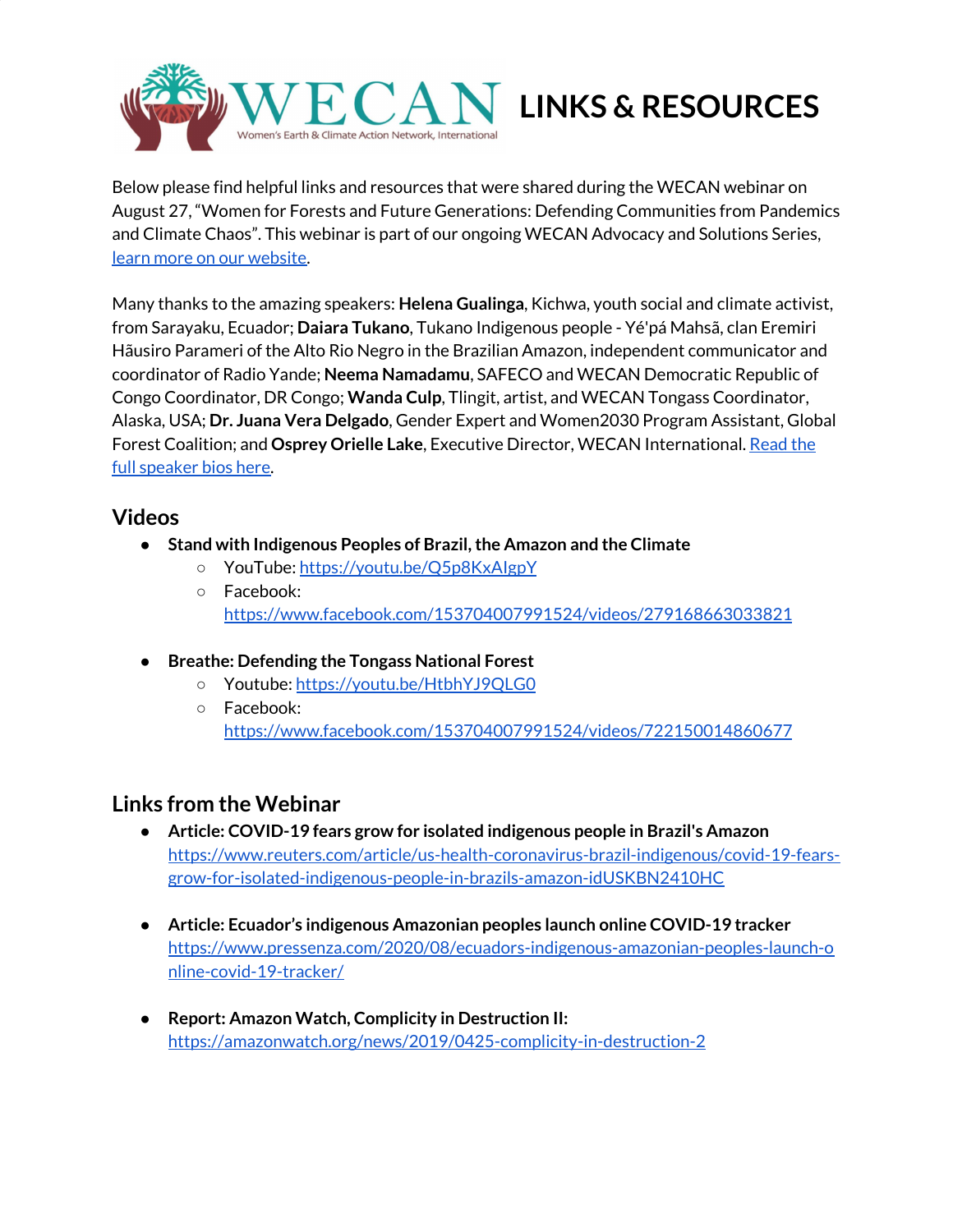- **Report: Power and Potential, A Comparative Analysis of National Laws and Regulations Concerning Women's Rights to Community Forests:** [https://rightsandresources.org/wp-content/uploads/2017/05/Power\\_and\\_Potential\\_Final](https://rightsandresources.org/wp-content/uploads/2017/05/Power_and_Potential_Final_EN_May_2017_RRI-1.pdf) EN May 2017 RRI-1.pdf
- **Learn more about our WECAN Advocacy and Solutions Series: A Just and Healthy World is Possible:** <https://www.wecaninternational.org/online-trainings-network-calls>
- **Report: Global Witness, Defending Tomorrow: The Climate Crisis and Threats Against Land and Environmental Defenders:** [https://rightsandresources.org/wp-content/uploads/2017/05/Power\\_and\\_Potential\\_Final](https://rightsandresources.org/wp-content/uploads/2017/05/Power_and_Potential_Final_EN_May_2017_RRI-1.pdf) EN May 2017 RRI-1.pdf
- **Kawsak Sacha, Living Forest Declaration:** <https://kawsaksacha.org/>
- **● Follow Mujeres Amazonicas Defensoras:**
	- Facebook: <https://www.facebook.com/MujeresAmazonicasDefensoras/>
	- o Instagram: <https://www.instagram.com/mujeresamazonicas/>
- **Learn more about WECAN's Women for Forests programming:** <https://www.wecaninternational.org/women-for-forests>
- **More information about WECAN's programs in the Democratic Republic of Congo can be found here:** <https://www.wecaninternational.org/regional-solutions-trainings>
- **Please learn more about our recentIndigenous Women's Tongass Delegation:** [https://myemail.constantcontact.com/Defending-Communities--Climate--and-Forests---I](https://myemail.constantcontact.com/Defending-Communities--Climate--and-Forests---Indigenous-Women-take-on-D-C-.html?soid=1107842219773&aid=C0CeFE_BlWc) [ndigenous-Women-take-on-D-C-.html?soid=1107842219773&aid=C0CeFE\\_BlWc](https://myemail.constantcontact.com/Defending-Communities--Climate--and-Forests---Indigenous-Women-take-on-D-C-.html?soid=1107842219773&aid=C0CeFE_BlWc)
- **Learn more and stay up to date with our campaign in the Tongass here:** <https://www.wecaninternational.org/take-action-tongass>

### **Donate**

- **SupportIndigenous women uniting to protect communities from COVID-19:** <https://noscuidamos.foirn.org.br/>
- **Donate to the Amazon Emergency Fund:** <https://www.amazonemergencyfund.org/>
- **Support Kichwa women of Sarayaku in the Ecuadorian Amazon through this online store:** <https://www.littleworldwonder.com/>
- **● Donate to WECAN International:** <https://www.wecaninternational.org/>